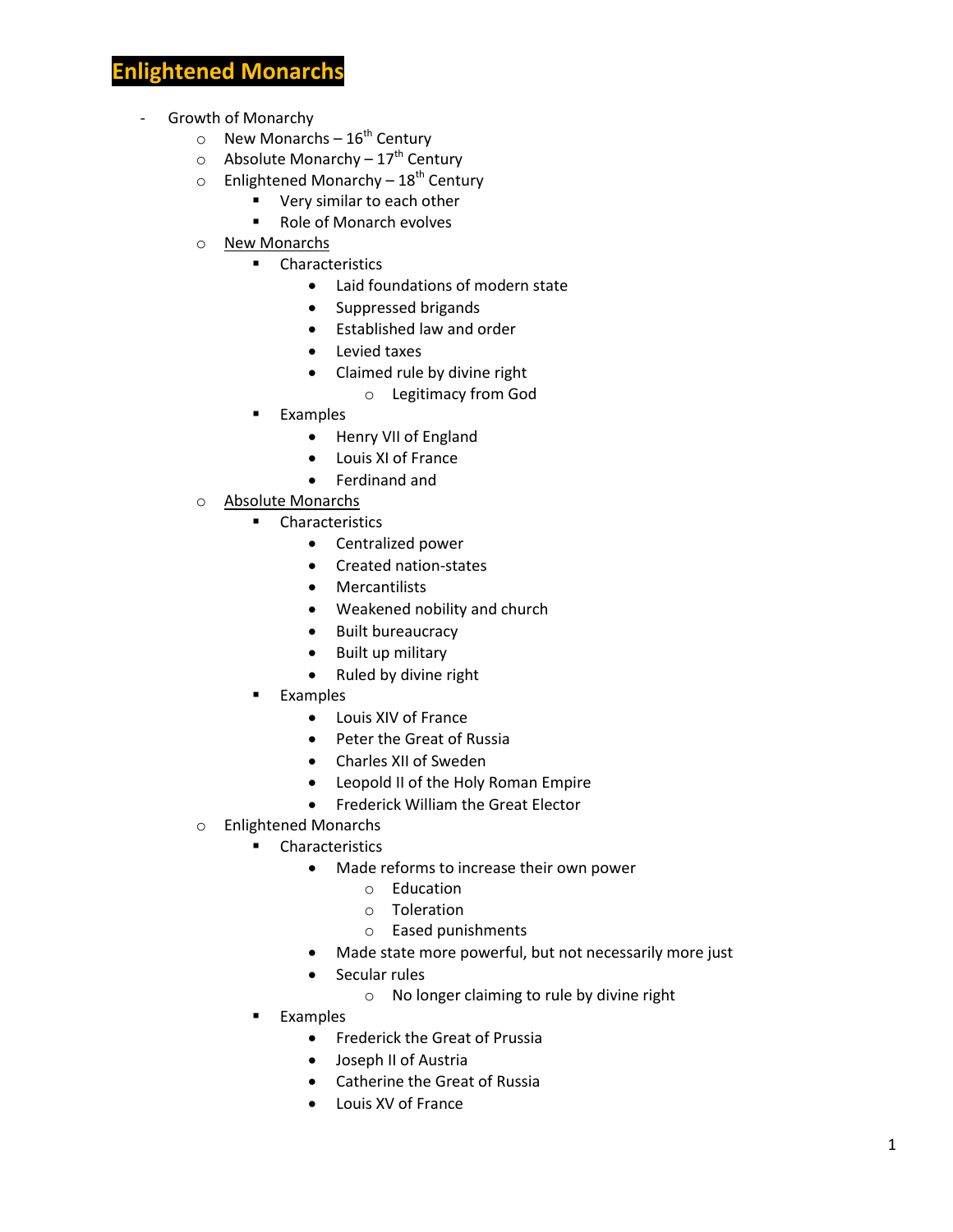# **Enlightened Monarchs**

# **France**

- Louis XV and Louis XVI
	- o 1715-1774 & 1774-1793
- Not very enlightened
	- o Refused to change too much

# **Spain**

- Charles III
	- o r. 1759-1788
	- o Required universities to teach science and philosophy
	- o Relaxed censorship
	- o Abolished death penalty
	- o Expelled Jews

#### **Austria**

- **Maria Theresa**
	- o r. 1740-1780
	- o Very cautious to change
		- **Took small steps**
	- o Built up centralized bureaucracy
		- **Appointed able ministers** 
			- Good at selecting good people
	- o Increased taxes
	- o Maintained flow of soldiers
	- o Broke control of local diets
		- **Assembly**
	- o Left Hungary alone
		- Did not force Hungary to conform
	- o Wanted to increase production
		- **EXTE:** Set up tariff union of Bohemia, Moravia, Austria
			- Area of free trade
		- **E** Limited guilds
		- **Suppressed brigands**
		- Reformed abused of serfdom
- **Joseph II**
	- o r. 1780-1790
	- o Impatient
		- Wanted total abolition of bad conditions
	- o **Abolished serfdom**
	- o Economic reform
		- Built up port of Trieste
		- **Established an India East India Company**
		- **Equality of taxation**
	- o Equal punishment for equal crimes
	- o Punishments made less cruel
	- o Freedom of press and religion
		- **IMPROVED CIVIL RIGHTS FOR JEWS** 
			- **•** Granted nobility to some
		- **Allowed protestants to become civil servants**

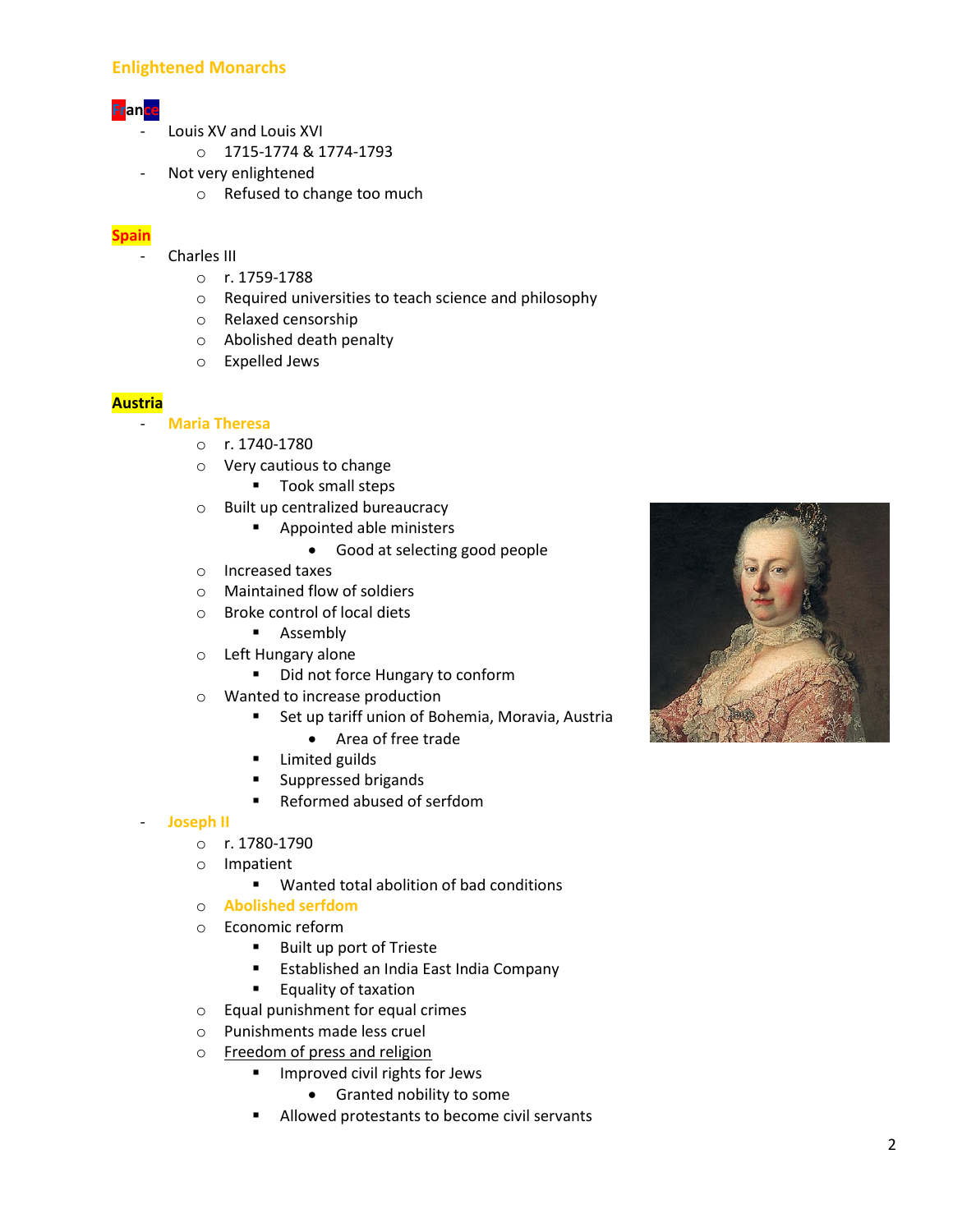- Supported **Febronianism**
	- Freedom from Roman Church
	- Increased control over bishops
	- Suppressed monasteries
		- o Took some of their wealth
	- Set up secular hospitals
- Administrative reforms
	- Centralized the state
		- o Included Hungary under controls
		- o Established German as single language of the government
	- Civil servants
		- o Arranged for training courses
		- o Provided retirement pensions
		- o Established efficiency reports and inspections
		- Used secret police
	- Established education system
		- o Primary through university
- *Failed*
	- Could not do it all by himself
	- Opposition from nobles, church, Hungary
	- Too few middle class to help support
	- Leopold (brother) undid most of Joseph's reforms

#### **Prussia**

# - **Frederick the Great**

- o r. 1740-1786
- o Background/Beliefs
	- Did not get along with father
		- Became cynical
	- **Became a soldier**
	- **Married but never consummated**
	- **Invaded Silesia** 
		- War of Austrian Succession
		- Broke pragmatic sanction
	- Very Ill
		- Porphyria
	- Read Philosophes
		- Ran a salon
		- **Fought with Voltaire**
		- Wrote history
			- o Anti-Machiavelli
	- Interested in music
		- Played flute
		- Wrote sonatas and concertos
	- Protestant/Lutheran
- o Devoted to his subjects
	- His job to make people happy
		- Without giving up power
	- Against sweeping change
		- Wise, moderate, reasonable

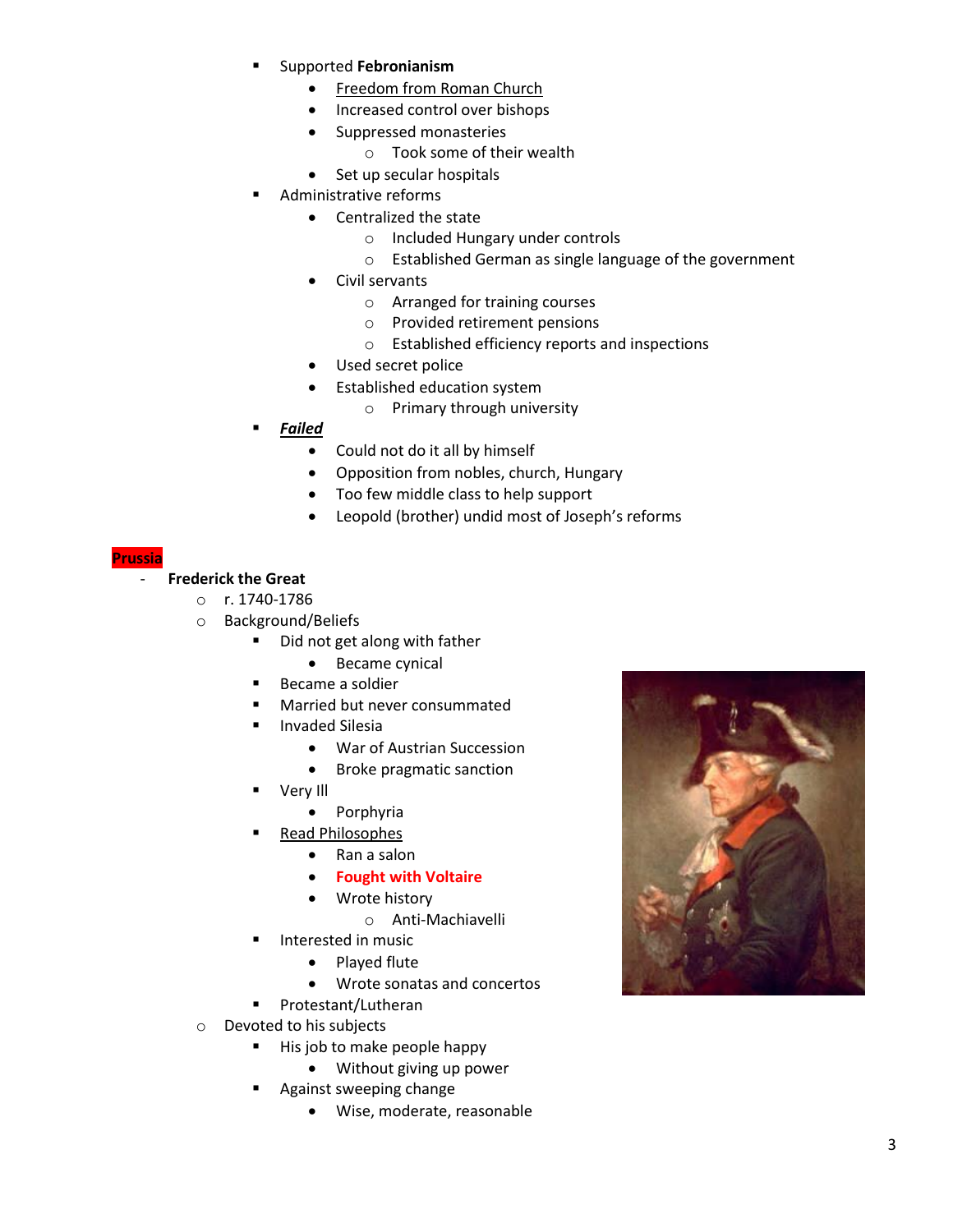- o Administrative reforms
	- "**1 st servant of the state**"
	- **•** Codified laws
	- Abolished capital punishment
	- Reformed courts
		- Cheaper, increased efficiency, honesty
	- Built up civil service
		- Established civil service examination
		- Never relegated and real authority
			- o Attended to all business himself
- o Religious reforms
	- **Some religious reform** 
		- Prussia already docile and Lutheran church subordinate to state
		- Intolerant of Jews
- o Social Reforms
	- Some free elementary education for all
	- **Did little for serfs** 
		- Freed serfs on his own estate
		- Junkers free to deal with serfs in their own way
		- Maintained rigid class differences
			- Small middle class
			- Power of Junkers checked but not abolished
		- Believed in freedom of speech
- o No successors

### - **Catherine the Great**

- o r. 1762-1796
- o Background
	- German
		- Adopted Russian ways and languages
	- Married to Russian Tsar Peter III
		- $\bullet$  r. 1762-1796
		- May have been responsible for husband's death
	- Intelligent and ambitious
	- Agreed with philosophes
		- Read Voltaire
		- **.** Invited Diderot to Russia
- o Political Reforms
	- **Charter of Rights**
		- No taxation for nobles
		- No government service for nobles
	- **Legislative commission** 
		- $1767$
		- Traveled around Russia and reported to Catherine
	- Merchants received freedom to trade
	- Expansionist
		- Expanded territory west and south
		- **•** Breaks down balance of power in Europe